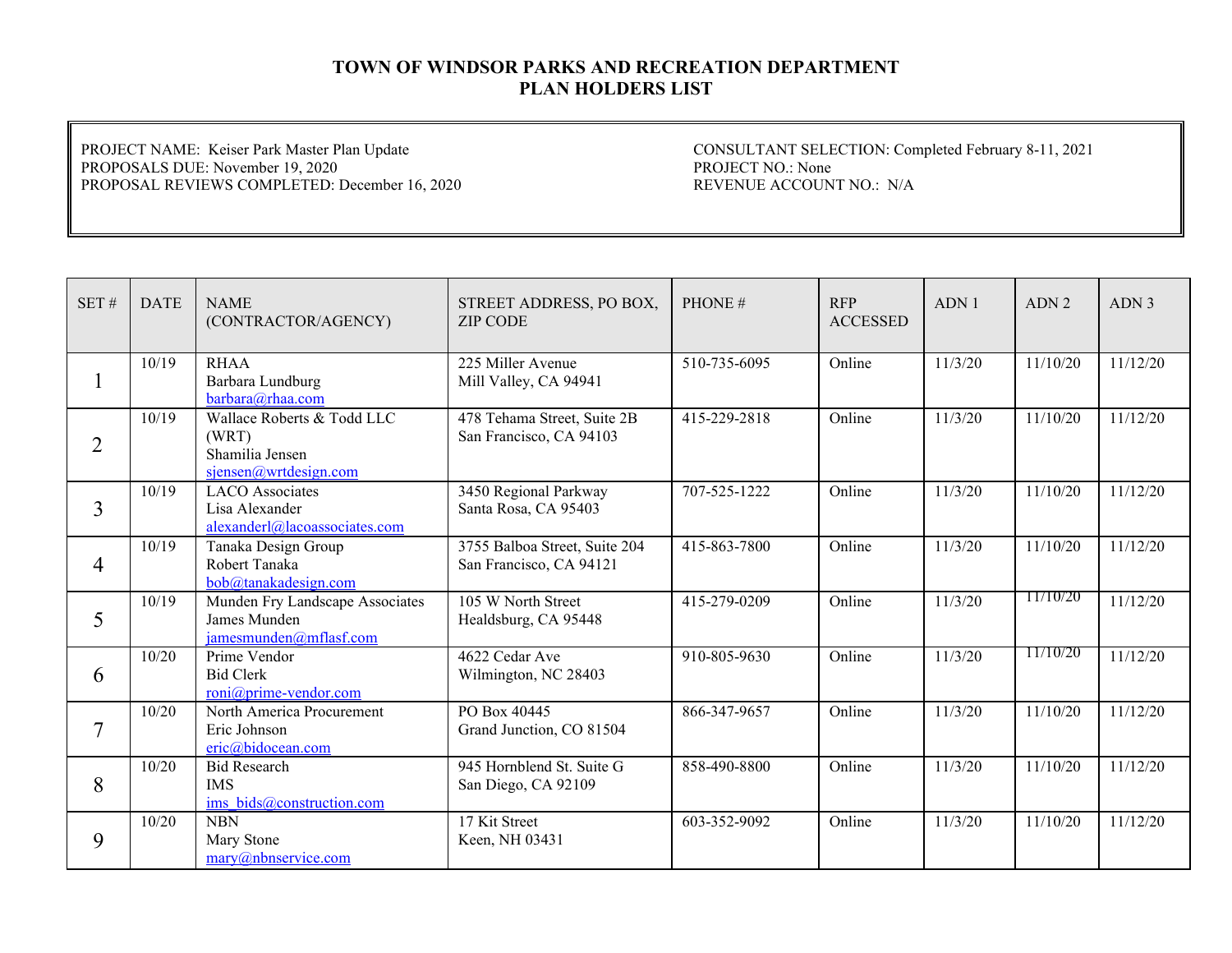PROJECT NAME: Keiser Park Master Plan Update PROPOSALS DUE: November 19, 2020 PROPOSAL REVIEWS COMPLETED: December 16, 2020

| SET# | <b>DATE</b> | <b>NAME</b><br>(CONTRACTOR/AGENCY)                                           | STREET ADDRESS, PO BOX,<br><b>ZIP CODE</b>               | PHONE#       | <b>RFP</b><br><b>ACCESSED</b> | ADN <sub>1</sub> | ADN <sub>2</sub> | ADN <sub>3</sub> |
|------|-------------|------------------------------------------------------------------------------|----------------------------------------------------------|--------------|-------------------------------|------------------|------------------|------------------|
| 10   | 10/20       | <b>MCFA</b><br>Alex Siciliano<br>$a$ siciliano@mcfaglobal.com                | 68 Tanner Street<br>Haddonfield, NJ 08033                | 856-795-6111 | Online                        | 11/3/20          | 11/10/20         | 11/12/20         |
| 11   | 10/20       | Design Workshop Inc.<br><b>Tracy Davidson</b><br>tdavidson@designworkhop.com | 4825 J Street Ste 200,<br>Sacramento CA 95819            | 775-473-2486 | Online                        | 11/3/20          | 11/10/20         | 11/12/20         |
| 12   | 10/20       | <b>THWilson Bonds</b><br>Sheila Smith<br>thwbonds@outlook.com                | 4586 E. Cooper Ave Suite 3342<br>Clovis, CA 93619        | 559-876-2610 | Online                        | 11/3/20          | 11/10/20         | 11/12/20         |
| 13   | 10/20       | RRM Design Group<br>Annie Wessels<br>info@rrmdesign.com                      | 3765 S. Higuera St. Ste 102<br>San Luis Obispo, CA 93401 | 805-543-1794 | Online                        | 11/3/20          | 11/10/20         | 11/12/20         |
| 14   | 10/20       | Munselle Civil Engineering<br>Dan Hughes<br>dan@dvcgroup.net                 | 513 Center St.<br>Healdsburg, CA 95448                   | 707-758-8986 | Online                        | 11/3/20          | 11/10/20         | 11/12/20         |
| 15   | 10/20       | PGAdesign Inc.<br>Kelly Flairty<br>flairty@pgadesign.com                     | 444 17th Street<br>Oakland, CA 94612                     | 510-465-1284 | Online                        | 11/3/20          | 11/10/20         | 11/12/20         |
| 16   | 10/20       | RJM Design Group, Inc.<br>Ann Machado<br>$anne@r$ jmdesigngroup.com          | 31591 Camino Capistrano<br>San Juan Capistrano, CA 92675 | 949-493-2600 | Online                        | 11/3/20          | 11/10/20         | 11/12/20         |
| 17   | 10/20       | Ebidboard<br>Planroom<br>planroom@ebidboard.com                              | 11622 El Camino Real STE 100<br>San Diego CA. 92130      | 800-47-5314  | Online                        | 11/3/20          | 11/10/20         | 11/12/20         |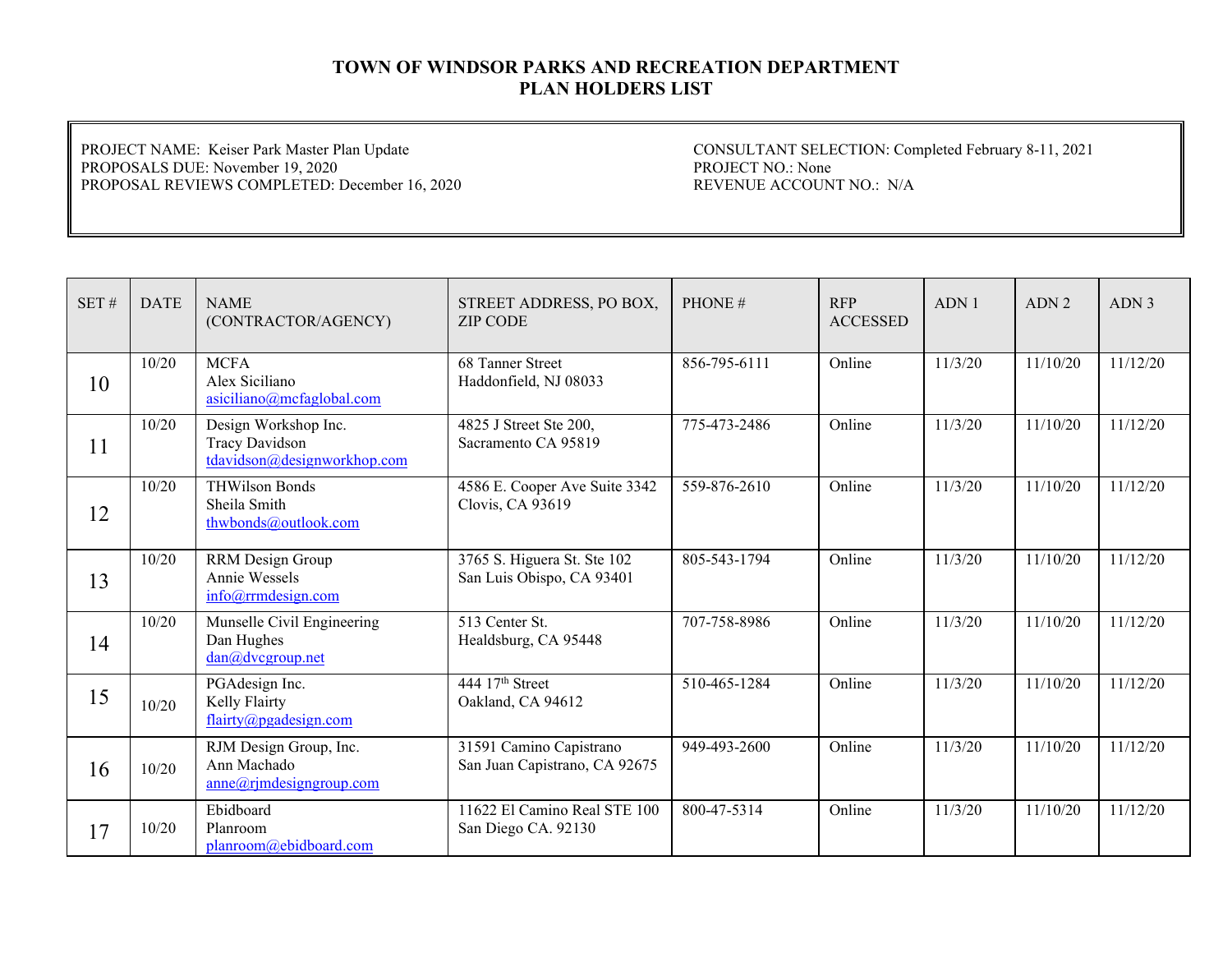PROJECT NAME: Keiser Park Master Plan Update PROPOSALS DUE: November 19, 2020 PROPOSAL REVIEWS COMPLETED: December 16, 2020

| SET# | <b>DATE</b> | <b>NAME</b><br>(CONTRACTOR/AGENCY)                                        | STREET ADDRESS, PO BOX,<br><b>ZIP CODE</b>                          | PHONE#       | <b>RFP</b><br><b>ACCESSED</b> | ADN1    | ADN <sub>2</sub> | ADN <sub>3</sub> |
|------|-------------|---------------------------------------------------------------------------|---------------------------------------------------------------------|--------------|-------------------------------|---------|------------------|------------------|
| 18   | 10/20       | MIG, Inc.<br>Serena Sidmore<br>marketing.mig@gmail.com                    | 800 Hearst Avenue<br>Berkeley, CA 94710                             | 510-845-7549 | Online                        | 11/3/20 | 11/10/20         | 11/12/20         |
| 19   | 10/20       | <b>AEC</b> Leads<br>Sonia Savage<br>rfps@aecleads.com                     | PO Box 2625<br>California City, CA 93504                            | 760-373-8852 | Online                        | 11/3/20 | 11/10/20         | 11/12/20         |
| 20   | 10/20       | Gates $+$ Associates<br>Dhaynae Romero<br>dhaynae@dgates.com              | 2671 Crow Canyon Road<br>San Ramon, CA 94583                        | 925-736-8176 | Online                        | 11/3/20 | 11/10/20         | 11/12/20         |
| 21   | 10/20       | Gutierrez/Associates Architects<br>alan@gaarchitecture.com                | 5701 International Boulevard<br>Oakland, CA 94621                   | 510-839-3311 | Online                        | 11/3/20 | 11/10/20         | 11/12/20         |
| 22   | 10/20       | Kerrigan Partners LLC<br>Richard Kerrigan<br>richard@kerriganpartners.com | 4450 Old Redwood Highway<br>Santa Rosa, CA 95403                    | 415-988-1717 | Online                        | 11/3/20 | 11/10/20         | 11/12/20         |
| 23   | 10/20       | LPA, Inc.<br>John Courtney<br>jcourtney@LPADesignStudios.com              | 4311 I Street, Suite 107<br>Sacramento, CA 95814                    | 916-287-2341 | Online                        | 11/3/20 | 11/10/20         | 11/12/20         |
| 24   | 10/20       | Fletcher Studio<br><b>Andrew Prindle</b><br>aprindle@fletcherstudio.com   | $2325$ 3 <sup>rd</sup> Street, Suite 413<br>San Francisco, CA 94107 | 860-459-5445 | Online                        | 11/3/20 | 11/10/20         | 11/12/20         |
| 25   | 10/20       | SWA Group<br>Jen Hung<br>jhung@swagroup.com                               | 530 Bush St. 6th Floor<br>San Francisco, CA 94108                   | 415-836-8770 | Online                        | 11/3/20 | 11/10/20         | 11/12/20         |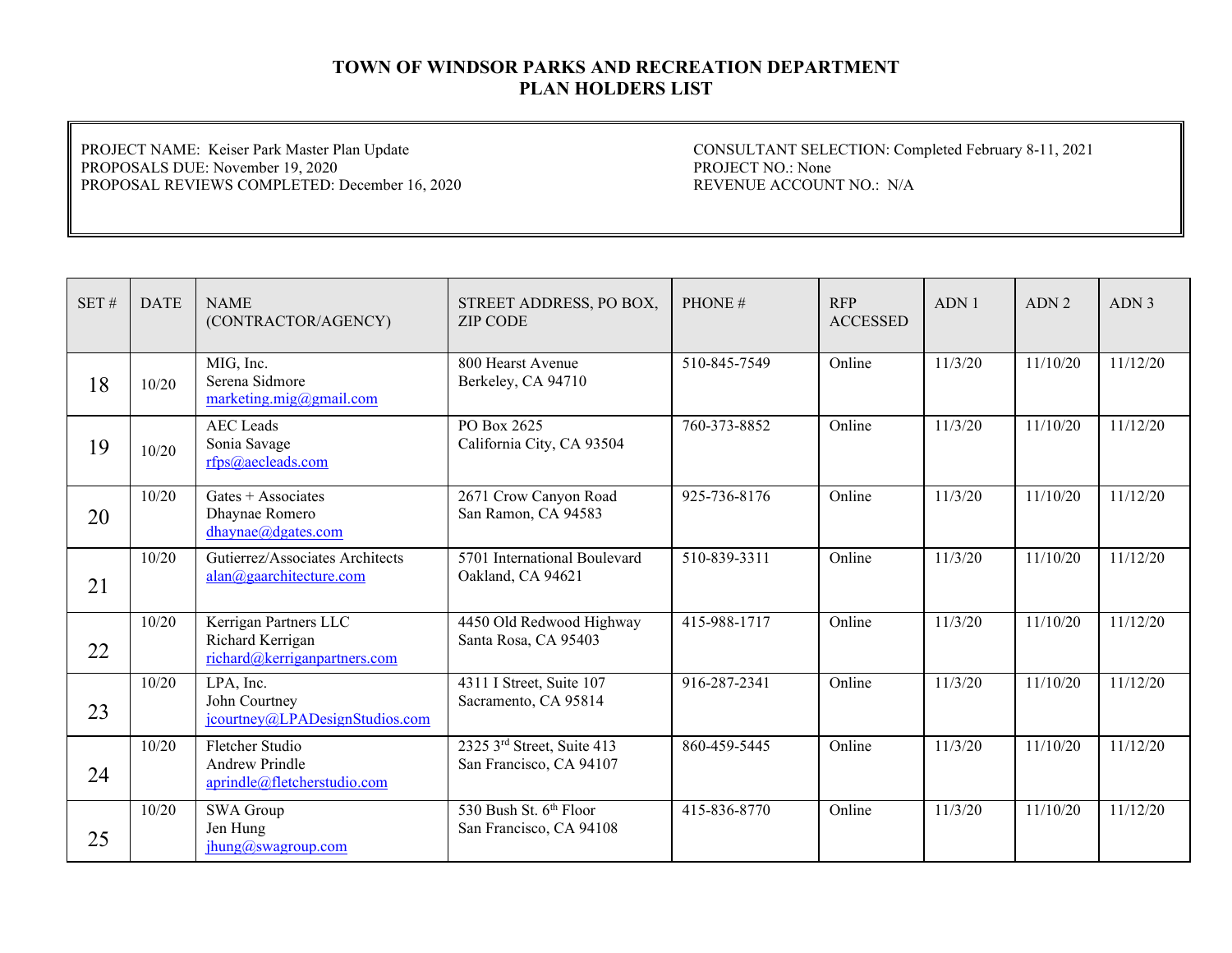PROJECT NAME: Keiser Park Master Plan Update PROPOSALS DUE: November 19, 2020 PROPOSAL REVIEWS COMPLETED: December 16, 2020

| SET# | <b>DATE</b> | <b>NAME</b><br>(CONTRACTOR/AGENCY)                                                  | STREET ADDRESS, PO BOX,<br><b>ZIP CODE</b>               | PHONE#            | <b>RFP</b><br><b>ACCESSED</b> | ADN 1   | ADN <sub>2</sub> | ADN 3    |
|------|-------------|-------------------------------------------------------------------------------------|----------------------------------------------------------|-------------------|-------------------------------|---------|------------------|----------|
| 26   | 10/21       | FirstCarbon Solutions<br>Rose Walsh<br>$proposals@fcs-intl.com$                     | 250 Commerce, Suite 250<br>Irvine, CA 92602              | 714-508-4100      | Online                        | 11/3/20 | 11/10/20         | 11/12/20 |
| 27   | 10/21       | Lowney Architecture<br>Holly McBearty<br>holly@lowneyarch.com                       | 360 17th St #200<br>Oakland, CA 94612                    | 210-216-2231      | Online                        | 11/3/20 | 11/10/20         | 11/12/20 |
| 28   | 10/21       | DIALOG Design LP<br>Lori Wesolek<br>lwesolek@dialogdesign.ca                        | 500 Sansome Street, Suite 370<br>San Francisco, CA 94111 | 628-444-6133      | Online                        | 11/3/20 | 11/10/20         | 11/12/20 |
| 29   | 10/21       | <b>Rincon Consultants</b><br>Abe Leider<br>info@rinconconsultants.com               | 449 15th Street. Suite 303<br>Oakland, CA 94612          | 916-706-1374      | Online                        | 11/3/20 | 11/10/20         | 11/12/20 |
| 30   | 10/21       | PlaceWorks<br>Henry Bultman<br>hbultman@placeworks.com                              | 1625 Shattuk Avenue, Suite 300<br>Berkeley, CA 94709     | 510-848-3815      | Online                        | 11/3/20 | 11/10/20         | 11/12/20 |
| 31   | 10/21       | <b>DAHIN</b><br>Alexis Bealer<br>$marketing$ @dahlingroup.com                       | 5865 Owens Drive<br>Pleasanton, CA 94588                 | 925-251-7219      | Online                        | 11/3/20 | 11/10/20         | 11/12/20 |
| 32   | 10/21       | Jeff Katz Architecture<br><b>Jeff Katz</b><br>jeff@jeffkatzarchitecture.com         | 200 E Street<br>Santa Rosa, CA 95404                     | 707-544-3920      | Online                        | 11/3/20 | 11/10/20         | 11/12/20 |
| 33   | 10/21       | Leddy Maytum Stacy Architects<br><b>Emily Leader</b><br>eleader@lmsarch.com         | 1940 Bryant Street<br>San Francisco, CA 94110            | 415-495-1700 x301 | Online                        | 11/3/20 | 11/10/20         | 11/12/20 |
| 34   | 10/21       | <b>HMC</b> Architects<br>Vicky Kucherenko<br>vicky.kucherenko@hmcarchitects.co<br>m | 3546 Concours Street<br>Ontario, CA 91764                | 909-989-9979      | Online                        | 11/3/20 | 11/10/20         | 11/12/20 |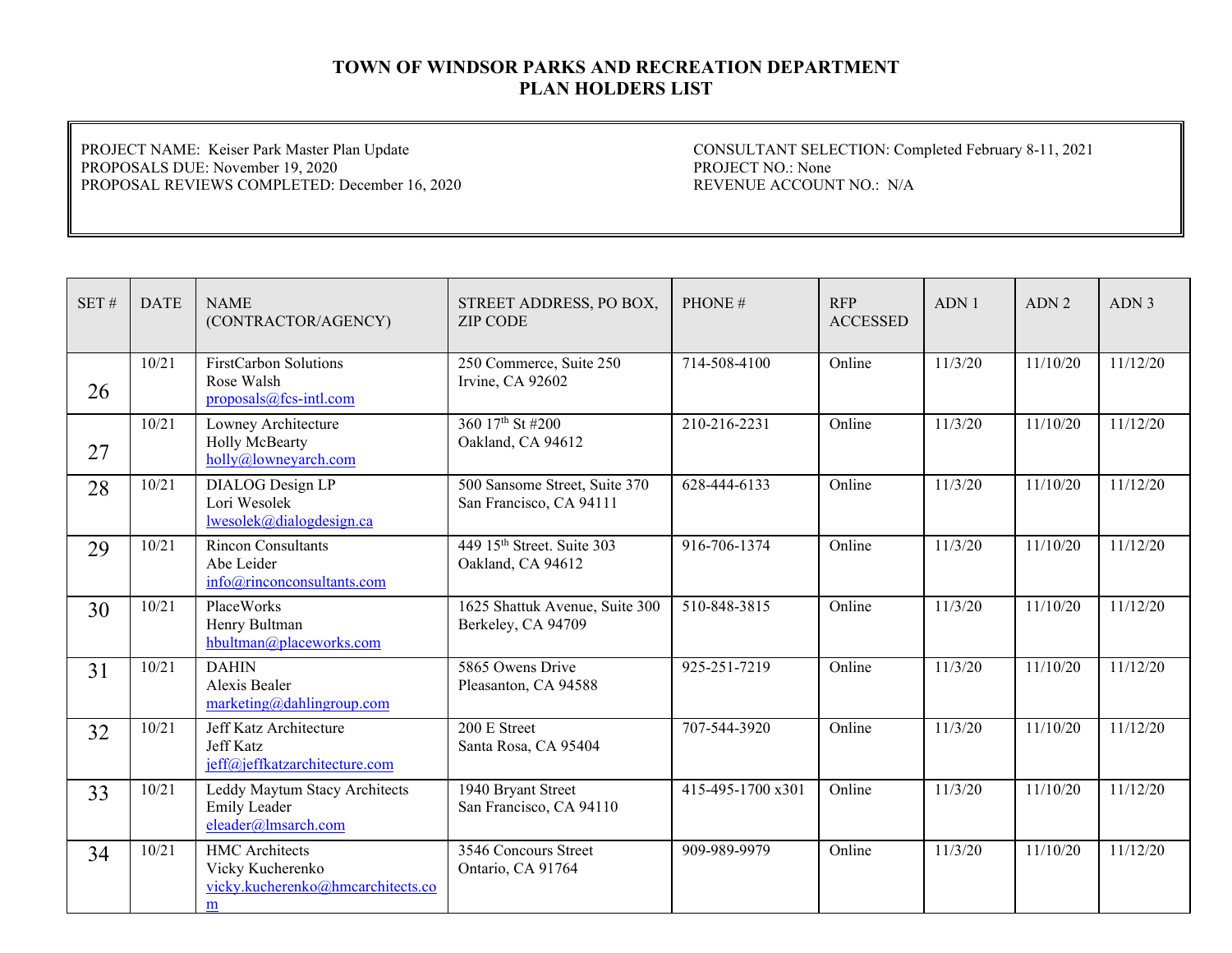PROJECT NAME: Keiser Park Master Plan Update PROPOSALS DUE: November 19, 2020 PROPOSAL REVIEWS COMPLETED: December 16, 2020

| SET# | <b>DATE</b> | <b>NAME</b>                                                                              | STREET ADDRESS, PO BOX,                                          | PHONE#            | <b>RFP</b>      | ADN1    | ADN <sub>2</sub>      | ADN <sub>3</sub> |
|------|-------------|------------------------------------------------------------------------------------------|------------------------------------------------------------------|-------------------|-----------------|---------|-----------------------|------------------|
|      |             | (CONTRACTOR/AGENCY)                                                                      | <b>ZIP CODE</b>                                                  |                   | <b>ACCESSED</b> |         |                       |                  |
| 35   | 10/21       | Ascent Environmental, Inc.<br>Christy Ryan<br>leads@ascentenvironmental.com              | 455 Capitol Mall Suite 300<br>Sacramento, CA 95814               | 916-444-7301      | Online          | 11/3/20 | 11/10/20              | 11/12/20         |
| 36   | 10/21       | <b>BFK</b> Engineers<br>Devon Bacon<br>dbacon@bkf.com                                    | 1646 N. California Blvd.<br>Walnut Creek, CA 94596               | 925-940-2261      | Online          | 11/3/20 | 11/10/20              | 11/12/20         |
| 37   | 10/21       | Integral Group<br>John Andary<br>jandary@integralgroup.com                               | 427 13 <sup>th</sup> Street<br>Oakland, CA 94612                 | 415-640-4415      | Online          | 11/3/20 | 11/10/20              | 11/12/20         |
| 38   | 10/21       | Groundworks Office Inc.<br><b>Brennan Cox</b><br>brennan@gowsite.com                     | $17925$ <sup>th</sup> Street<br>Berkeley, CA 94710               | 510-833-2111      | Online          | 11/3/20 | 11/10/20              | 11/12/20         |
| 39   | 10/21       | Group 4 Architecture, Research +<br>Planning<br>Laura Silverman<br>lsilverman@g4arch.com | 211 Linden Ave<br>South San Francisco, CA 94080                  | 281-797-4816      | Online          | 11/3/20 | 11/10/20              | 11/12/20         |
| 40   | 10/21       | CMG Landscape Architecture<br>Chris Hepner<br>chepner@cmgsite.com                        | 444 Bryant Street<br>San Francisco, CA 94107                     | 415-757-2042      | Online          | 11/3/20 | 11/10/20              | 11/12/20         |
| 41   | 10/21       | <b>Tipping Structural Engineers</b><br>Cheryl Norton<br>c.norton@tippingstructural.com   | 1906 Shatluck Avenue<br>Berkeley, CA 94704                       | 415-549-1906 x259 | Online          | 11/3/20 | $\frac{1}{11}{10/20}$ | 11/12/20         |
| 42   | 10/21       | <b>IDA</b> Structural Engineers<br>Jane Mayeri<br>Jmayeri@ida-se.com                     | 1629 Telegraph Ave. Suite 300<br>Oakland CA 94612                | 510-834-1629      | Online          | 11/3/20 | 11/10/20              | 11/12/20         |
| 43   | 10/21       | Callander Associates Landscape<br>Architecture<br>info@callanderassociates.com           | 12150 Tributary Point Drive<br>Suite 140<br>Gold River, CA 95670 | 650-375-1313      | Online          | 11/3/20 | 11/10/20              | 11/12/20         |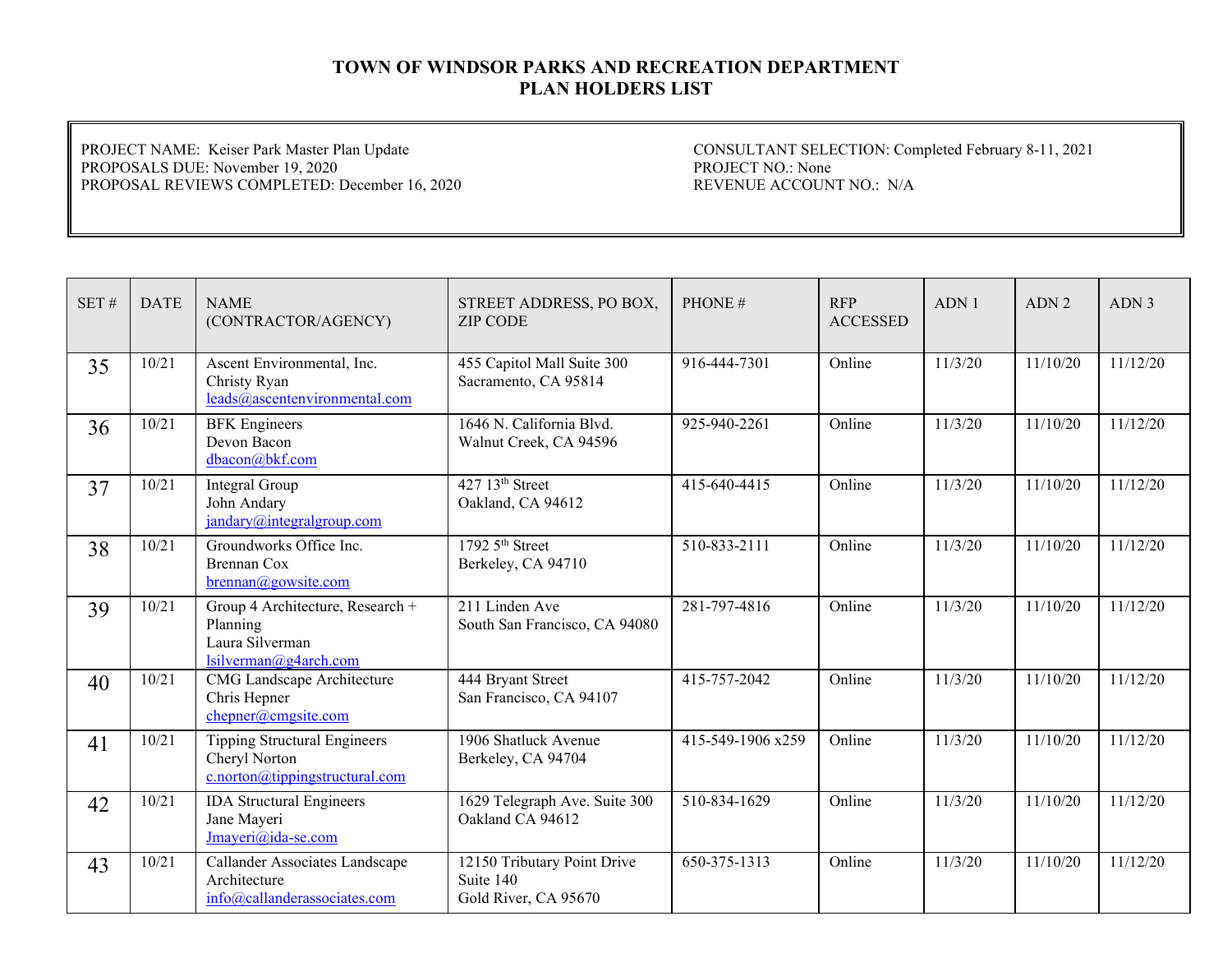PROJECT NAME: Keiser Park Master Plan Update PROPOSALS DUE: November 19, 2020 PROPOSAL REVIEWS COMPLETED: December 16, 2020

| SET# | <b>DATE</b> | <b>NAME</b><br>(CONTRACTOR/AGENCY)                                              | STREET ADDRESS, PO BOX,<br><b>ZIP CODE</b>                    | PHONE#       | <b>RFP</b><br><b>ACCESSED</b> | ADN 1   | ADN <sub>2</sub> | ADN <sub>3</sub> |
|------|-------------|---------------------------------------------------------------------------------|---------------------------------------------------------------|--------------|-------------------------------|---------|------------------|------------------|
| 44   | 10/21       | O'Dell Engineering<br>Dennis Wann<br>dwann@odellengineering.com                 | 1165 Scenic Drive Suite A<br>Modesto, CA 95350                | 209-571-1765 | Online                        | 11/3/20 | 11/10/20         | 11/12/20         |
| 45   | 10/21       | Torti Gallas + Partners<br>Kristie Kwok<br>kkwok@tortigallas.com                | 601 W 5 <sup>th</sup> St Suite 600<br>Los Angeles, CA 90071   | 213-607-0070 | Online                        | 11/3/20 | 11/10/20         | 11/12/20         |
| 46   | 10/21       | Melton Design Group, Inc.<br>Teresa Walsh<br>Teresa@meltondg.com                | 820 Broadway St.<br>Chico, CA 95928                           | 530-899-1616 | Online                        | 11/3/20 | 11/10/20         | 11/12/20         |
| 47   | 10/21       | LSA Associates, Inc.<br>Lauren Clifford<br>lauren.clifford@lsa.net              | 201 Creekside Ridge Court<br>Suite 250<br>Roseville. CA 95678 | 916-772-7450 | Online                        | 11/3/20 | 11/10/20         | 11/12/20         |
| 48   | 10/21       | Dillingham Associates<br>Paul Dillingham<br>paul@dillinghamlandarch.com         | 2927 Newbury Street<br>Berkeley, CA 94703                     | 510-548-4700 | Online                        | 11/3/20 | 11/10/20         | 11/12/20         |
| 49   | 10/21       | <b>Terracon Consultants</b><br>James McCelland<br>james.mcclelland@terracon.com | 1981 N Broadway Suite 385<br>Walnut Creek, CA 94596           | 925-464-4605 | Online                        | 11/3/20 | 11/10/20         | 11/12/20         |
| 50   | 10/21       | <b>Fischer Consultants</b><br>Diane Fischer<br>diane@fischerconsultants.com     | 148 Beaumont Avenue<br>San Francisco, CA 94118                | 707-785-2800 | Online                        | 11/3/20 | 11/10/20         | 11/12/20         |
| 51   | 10/21       | <b>Bureau Veritas Technical</b><br>Assessments<br>peter.economou@bvna.com       | 1940 E. Deere Ave. Suite 210<br>Santa Ana, CA 92705           | 310-751-4895 | Online                        | 11/3/20 | 11/10/20         | 11/12/20         |
| 52   | 10/21       | <b>WRNS</b><br>Debbi Waters<br>dwaters@wrnsstudio.com                           | 501 Second Street<br>San Francisco, CA 94107                  | 212-405-2442 | Online                        | 11/3/20 | 11/10/20         | 11/12/20         |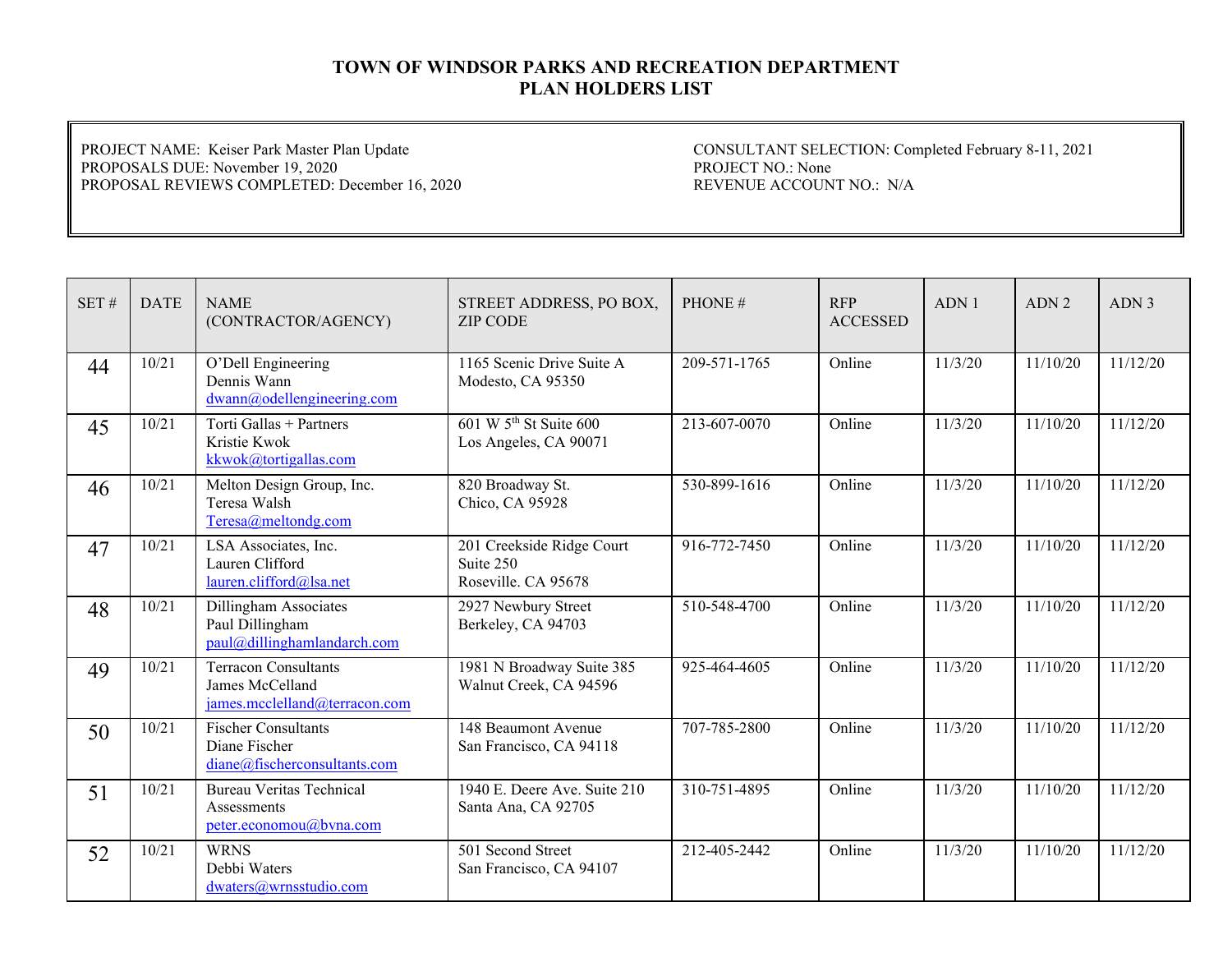PROJECT NAME: Keiser Park Master Plan Update PROPOSALS DUE: November 19, 2020 PROPOSAL REVIEWS COMPLETED: December 16, 2020

| SET# | <b>DATE</b> | <b>NAME</b><br>(CONTRACTOR/AGENCY)                                                      | STREET ADDRESS, PO BOX,<br><b>ZIP CODE</b>                           | PHONE#       | <b>RFP</b><br><b>ACCESSED</b> | ADN1    | ADN <sub>2</sub> | ADN <sub>3</sub> |
|------|-------------|-----------------------------------------------------------------------------------------|----------------------------------------------------------------------|--------------|-------------------------------|---------|------------------|------------------|
| 53   | 10/21       | Macks Craic, Inc.<br>Erika Lopez<br>elopez@mack5.com                                    | 1900 Powell Street #470<br>Emeryville, CA 94608                      | 510-595-3020 | Online                        | 11/3/20 | 11/10/20         | 11/12/20         |
| 54   | 10/21       | ConstructConnect<br>Morgan Stinson<br>content@constructconnect.com                      | 3825 Edwards Rd. Ste 800<br>Cincinnati, OH 45209                     | 800-364-2059 | Online                        | 11/3/20 | 11/10/20         | 11/12/20         |
| 55   | 10/22       | Verde Design<br>Stephanie Boyle<br>stephanie@verdedesigninc.com                         | 2455 The Alameda<br>Sant Clara, CA 95050                             | 408-850-3407 | Online                        | 11/3/20 | 11/10/20         | 11/12/20         |
| 56   | 10/22       | <b>Blackbird Architects</b><br>Alayna Fraser<br>alayna@bbird.com                        | 235 Palm Avenue<br>Santa Barbara, CA 93111                           | 805-957-1315 | Online                        | 11/3/20 | 11/10/20         | 11/12/20         |
| 57   | 10/22       | <b>ZFA Structural Engineers</b><br>Leslie Patterson<br>lesliep@zfa.com                  | 1212 4 <sup>th</sup> Street, Suite Z<br>Santa Rosa, CA 95404         | 707-526-0992 | Online                        | 11/3/20 | 11/10/20         | 11/12/20         |
| 58   | 10/22       | TEF Design<br>Lisa Versaci<br>marketing@tefarch.com                                     | 1420 Sutter Street, 2 <sup>nd</sup> Floor<br>San Francisco, CA 94109 | 415-391-7918 | Online                        | 11/3/20 | 11/10/20         | 11/12/20         |
| 59   | 10/22       | Paulette Taggart Architects<br>Eric S Robinson<br>$er(\omega)$ ptarc.com                | 725 Greenwich St. Fl 4<br>San Francisco, CA 94133                    | 415-956-1116 | Online                        | 11/3/20 | 11/10/20         | 11/12/20         |
| 60   | 10/22       | HL Construction Management<br>Joan Rickers<br>JRickers@hlconstructionmanageme<br>nt.com | 678 North Lemon Hill Trail<br>OPrange, CA 92869                      | 949-292-7656 | Online                        | 11/3/20 | 11/10/20         | 11/12/20         |
| 61   | 10/22       | Towell Inc.<br>Liz Caffey<br>liz.caffey@towill.com                                      | 2300 Clayton Rd. Suite 1200<br>Concord, CA 94520                     | 925-682-6976 | Online                        | 11/3/20 | 11/10/20         | 11/12/20         |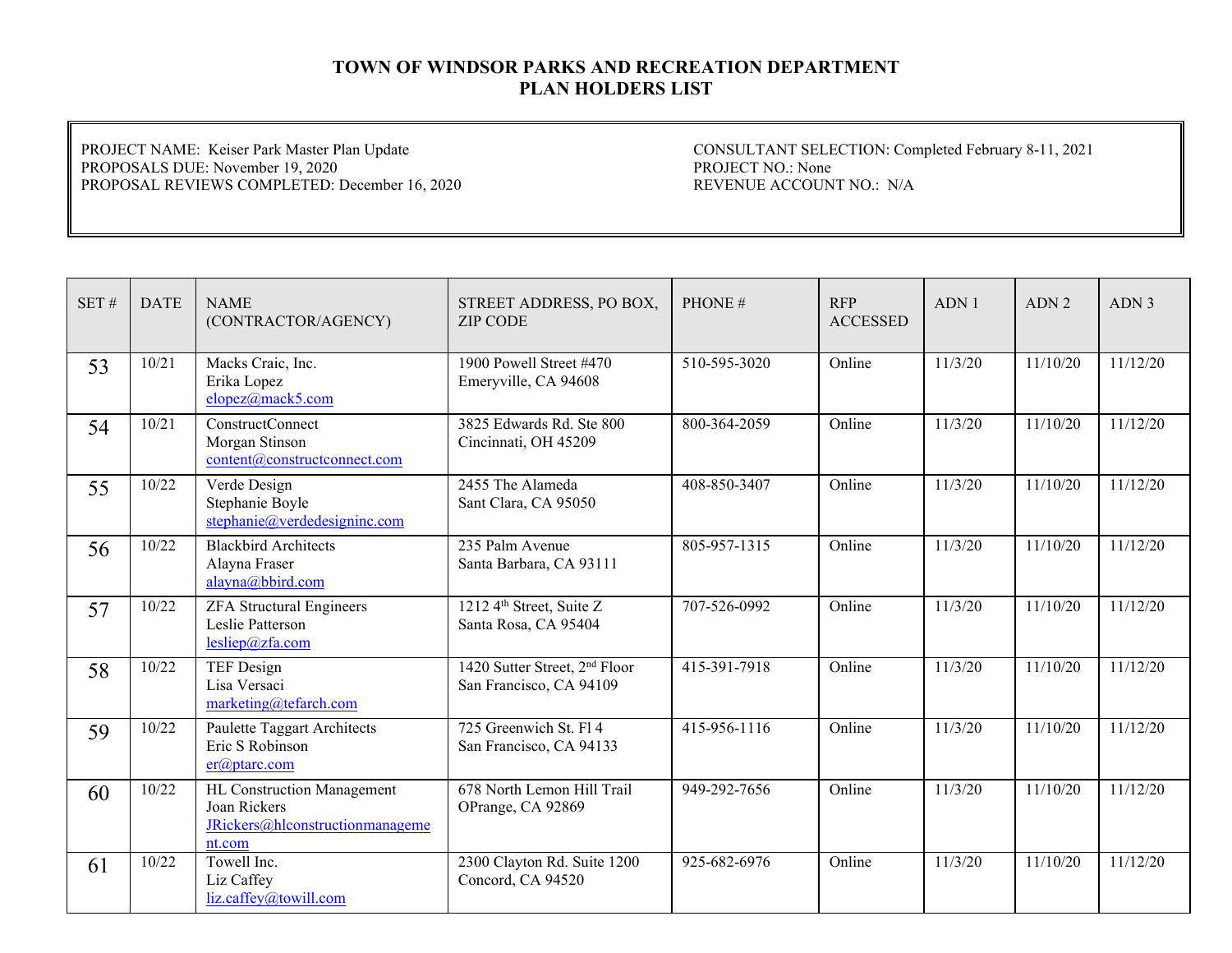PROJECT NAME: Keiser Park Master Plan Update PROPOSALS DUE: November 19, 2020 PROPOSAL REVIEWS COMPLETED: December 16, 2020

| SET# | <b>DATE</b> | <b>NAME</b><br>(CONTRACTOR/AGENCY)                                                    | STREET ADDRESS, PO BOX,<br><b>ZIP CODE</b>                                    | PHONE#       | <b>RFP</b><br><b>ACCESSED</b> | ADN1    | ADN <sub>2</sub> | ADN <sub>3</sub> |
|------|-------------|---------------------------------------------------------------------------------------|-------------------------------------------------------------------------------|--------------|-------------------------------|---------|------------------|------------------|
| 62   | 10/22       | <b>HMC</b> Architects<br>John Durant<br>john.durant@hmcarchitects.com                 | 633 W. 5 <sup>th</sup> Street, 3 <sup>rd</sup> Floor<br>Los Angeles, CA 90071 | 213-262-3564 | Online                        | 11/3/20 | 11/10/20         | 11/12/20         |
| 63   | 10/22       | Source Management<br>Onvia<br>sourcemanagement2@onvia.com                             | 509 Olive Way, Suite 400<br>Seattle, WA 98101                                 | 206-373-9500 | Online                        | 11/3/20 | 11/10/20         | 11/12/20         |
| 64   | 10/22       | Kitchell CEM<br>Amy Echevarria<br>aechevarria@kitchell.com                            | 2450 Venture Oaks Way, Suite<br>500<br>Sacramento, CA 95833                   | 916-648-9700 | Online                        | 11/3/20 | 11/10/20         | 11/12/20         |
| 65   | 10/22       | <b>TLCD</b> Architecture<br>Don Tornasi<br>don.tomasi@tlcd.com                        | 520 Third Street #250<br>Santa Rosa, CA 95401                                 | 707-525-5600 | Online                        | 11/3/20 | 11/10/20         | 11/12/20         |
| 66   | 10/22       | EDesignC<br>Debbie Graham<br>marketing@edesignc.com                                   | 582 Market Street Suite 400<br>San Francisco CA 94104                         | 916-346-6362 | Online                        | 11/3/20 | 11/10/20         | 11/12/20         |
| 67   | 10/22       | Andrea Cochran Landscape<br>Architecture<br>Penelope Doleman<br>penelope@acochran.com | 2325 Third Street, Suite 210<br>San Francisco, CA 94107                       | 415-503-0060 | Online                        | 11/3/20 | 11/10/20         | 11/12/20         |
| 68   | 10/22       | Clayton Construction<br><b>Clayton Barnes</b><br>claytonconst@yahoo.com               | 1987 Heavens Way<br>Pntiac, MI 48342                                          | 864-630-9726 | Online                        | 11/3/20 | 11/10/20         | 11/12/20         |
| 69   | 10/22       | Dodge<br>Michael Michael<br>dodgedocs@construction.com                                | 300 American Metro Blvd.<br>NY, NY 08619                                      | 877-784-9556 | Online                        | 11/3/20 | 11/10/20         | 11/12/20         |
| 70   | 10/23       | Populous<br>Riki Nishimura<br>riki.nishimura@populous.com                             | 300 Broadway, Suite 39<br>San Francisco, CA 94133                             | 415-653-3623 | Online                        | 11/3/20 | 11/10/20         | 11/12/20         |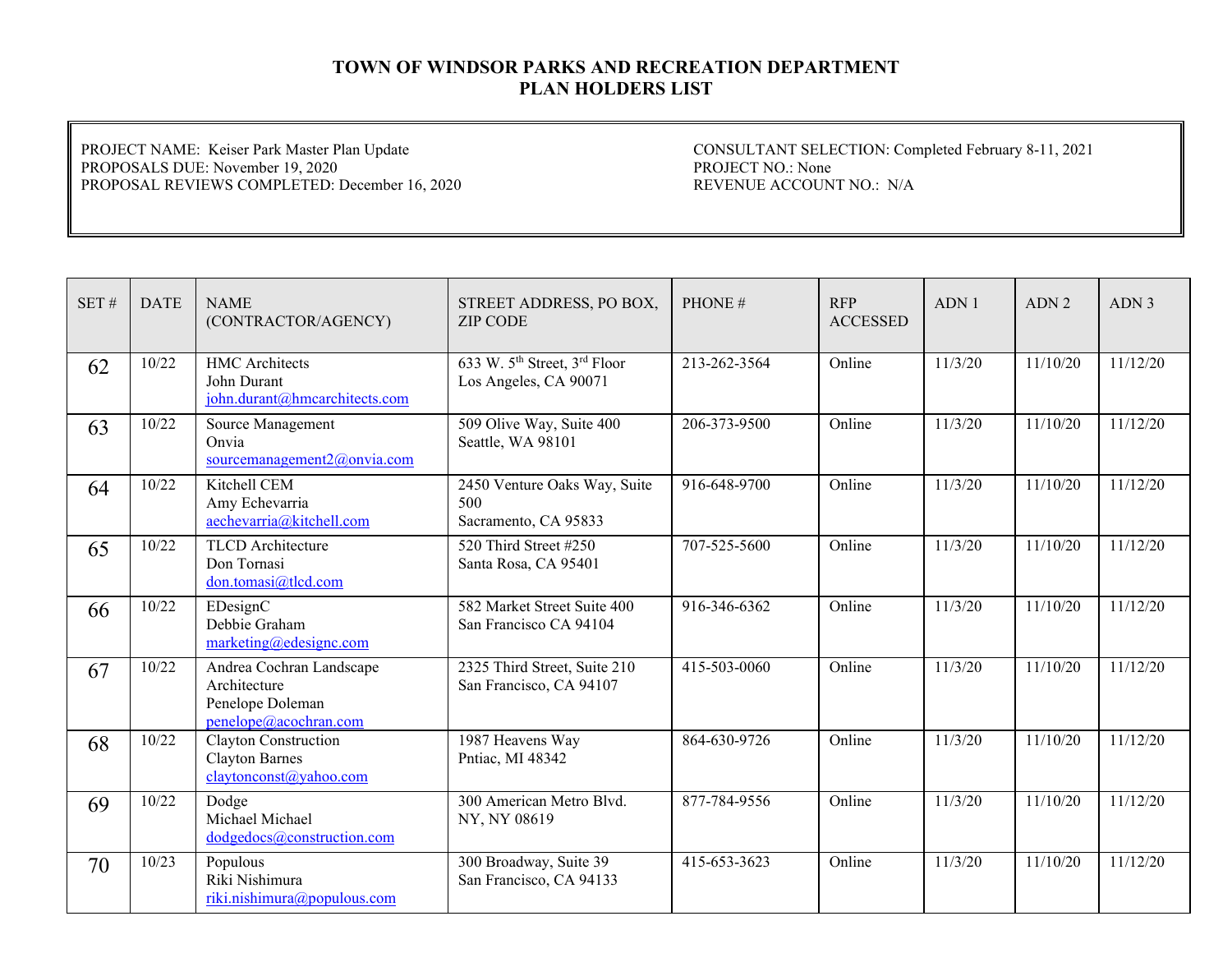PROJECT NAME: Keiser Park Master Plan Update PROPOSALS DUE: November 19, 2020 PROPOSAL REVIEWS COMPLETED: December 16, 2020

| SET# | <b>DATE</b> | <b>NAME</b><br>(CONTRACTOR/AGENCY)                                                                      | STREET ADDRESS, PO BOX,<br><b>ZIP CODE</b>                  | PHONE#       | <b>RFP</b><br><b>ACCESSED</b> | ADN <sub>1</sub> | ADN <sub>2</sub> | ADN 3    |
|------|-------------|---------------------------------------------------------------------------------------------------------|-------------------------------------------------------------|--------------|-------------------------------|------------------|------------------|----------|
| 71   | 10/23       | <b>Merrill Morris Partners</b><br>Cathy Merrill<br>cmerrill@merrill-morris.com                          | 249 Front Street<br>San Francisco, CA 94111                 | 415-291-8960 | Online                        | 11/3/20          | 11/10/20         | 11/12/20 |
| 72   | 10/24       | Integra Planning + Landscape<br>Architecture<br>Michael Cook<br>mike@integrapha.com                     | 5128 Dupont Drive<br>Santa Rosa, CA 95409                   | 707-545-5235 | Online                        | 11/3/20          | 11/10/20         | 11/12/20 |
| 73   | 10/25       | <b>PTR</b><br>Najib<br>$projx(a)$ aol.com                                                               | 11664 River Road<br>San Diego CA 92126                      | 858-566-6468 | Online                        | 11/3/20          | 11/10/20         | 11/12/20 |
| 74   | 10/26       | BidNet<br>Kurt Pitzer<br>gbs@bidnet.com                                                                 | 15 British American Blvd.<br>Latham, NY 12110               | 800-667-1997 | Online                        | 11/3/20          | 11/10/20         | 11/12/20 |
| 75   | 10/26       | The HLA Group Landscape<br>Architects & Planners, Inc.<br><b>Scott Redding</b><br>sredding@hlagroup.com | 301 University Avenue, Suite<br>110<br>Sacramento, CA 95825 | 916-849-7403 | Online                        | 11/3/20          | 11/10/20         | 11/12/20 |
| 76   | 10/26       | Magnusson Klemencic Associates<br>Matt Jones<br>mjones@mka.com                                          | 1301 Fifth Avenue, Suite 3200<br>Seattle WA 98101           | 206-292-1200 | Online                        | 11/3/20          | 11/10/20         | 11/12/20 |
| 77   | 10/26       | <b>Barker Rinker Seacat</b><br>Christine Allen<br>christineallen@brsarch.com                            | 3457 Ringsby Court #200<br>Denver, CO 80216                 | 303-455-1366 | Online                        | 11/3/20          | 11/10/20         | 11/12/20 |
| 78   | 10/26       | Quattrocchi Kwok Architects<br><b>Steven Kwok</b><br>SteveK@qka.com                                     | 636 Fifth Street<br>Santa Rosa, CA 95404                    | 707-576-0829 | Online                        | 11/3/20          | 11/10/20         | 11/12/20 |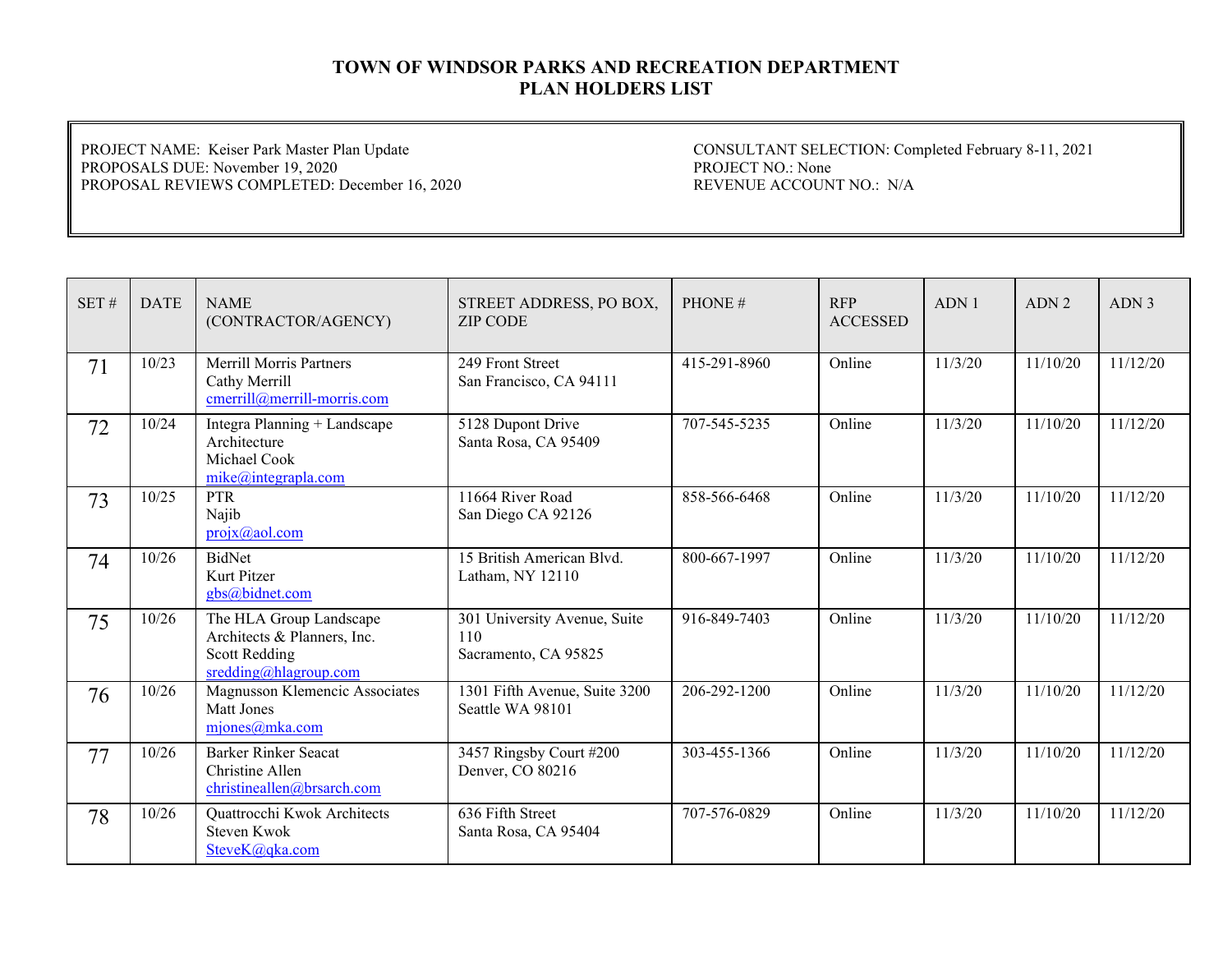PROJECT NAME: Keiser Park Master Plan Update PROPOSALS DUE: November 19, 2020 PROPOSAL REVIEWS COMPLETED: December 16, 2020

| SET# | <b>DATE</b> | <b>NAME</b><br>(CONTRACTOR/AGENCY)                                                     | STREET ADDRESS, PO BOX,<br><b>ZIP CODE</b>                            | PHONE#       | <b>RFP</b><br><b>ACCESSED</b> | ADN 1    | ADN <sub>2</sub> | ADN <sub>3</sub> |
|------|-------------|----------------------------------------------------------------------------------------|-----------------------------------------------------------------------|--------------|-------------------------------|----------|------------------|------------------|
| 79   | 10/27       | LDA Partners, Inc.<br>Eric Whole<br>$info@$ ldapartners.com                            | 222 Central Court<br>Stockton, CA 95204                               | 209-943-0405 | Online                        | 11/3/20  | 11/10/20         | 11/12/20         |
| 80   | 10/27       | Miracle Playsystems Inc.<br>Dana Thomas<br>dana@miralceplaygroup.com                   | PO Box 263<br>Alamo, CA 94507                                         | 916-886-6088 | Online                        | 11/3/20  | 11/10/20         | 11/12/20         |
| 81   | 10/29       | Bluebook<br>Snehasish<br>projectleads@mail.thebluebook.com                             | New York, NY 24211                                                    | 225-365-3221 | Online                        | 11/3/20  | 11/10/20         | 11/12/20         |
| 82   | 10/29       | <b>Gelfand Partners Architects</b><br>Ken Rackow<br>ken@gelfand-partners.com           | $165 \; 10$ <sup>th</sup> Street Suite 100<br>San Francisco, CA 94103 | 415-346-4040 | Online                        | 11/3/20  | 11/10/20         | 11/12/20         |
| 83   | 10/30       | ELS Architecture and Urban Design<br>Diana Banh<br>dbanh@elsarch.com                   | 2040 Addison St.<br>Berkeley, CA 94704                                | 510-549-2929 | Online                        | 11/3/20  | 11/10/20         | 11/12/20         |
| 84   | 11/5        | Verde Design Inc<br>Wes Downing<br>wes@verdedesigninc.com                              | 3558 Round Barn Blvd.<br>Santa Rosa, CA 95403                         | 707-800-4204 | Online                        | 11/6/20  | 11/10/20         | 11/12/20         |
| 85   | 11/5        | Councilman-Hunsaker<br>Linda Duerst<br>mikegartland@chh2o.com                          | 11845 West Olympic Blvd.<br>Suite 1255<br>Los Angeles, CA 90064       | 310-734-2281 | Online                        | 11/6/20  | 11/10/20         | 11/12/20         |
| 86   | 11/10       | WRA, Inc.<br>Liz Agraz<br>agraz@wra-ca.com                                             | 5341 Old Redwood Hwy Suite<br>310<br>Petaluma, CA 94954               | 707-238-5684 | Online                        | 11/10/20 | 11/10/20         | 11/12/20         |
| 87   | 11/12       | The Blue Book Building &<br><b>Construction Network</b><br>kstein@mail.thebluebook.com | 800 E. Main St.<br>Jefferson Valley, NY 10535                         | 800-431-2584 | Online                        | 11/12/20 | 11/12/20         | 11/12/20         |